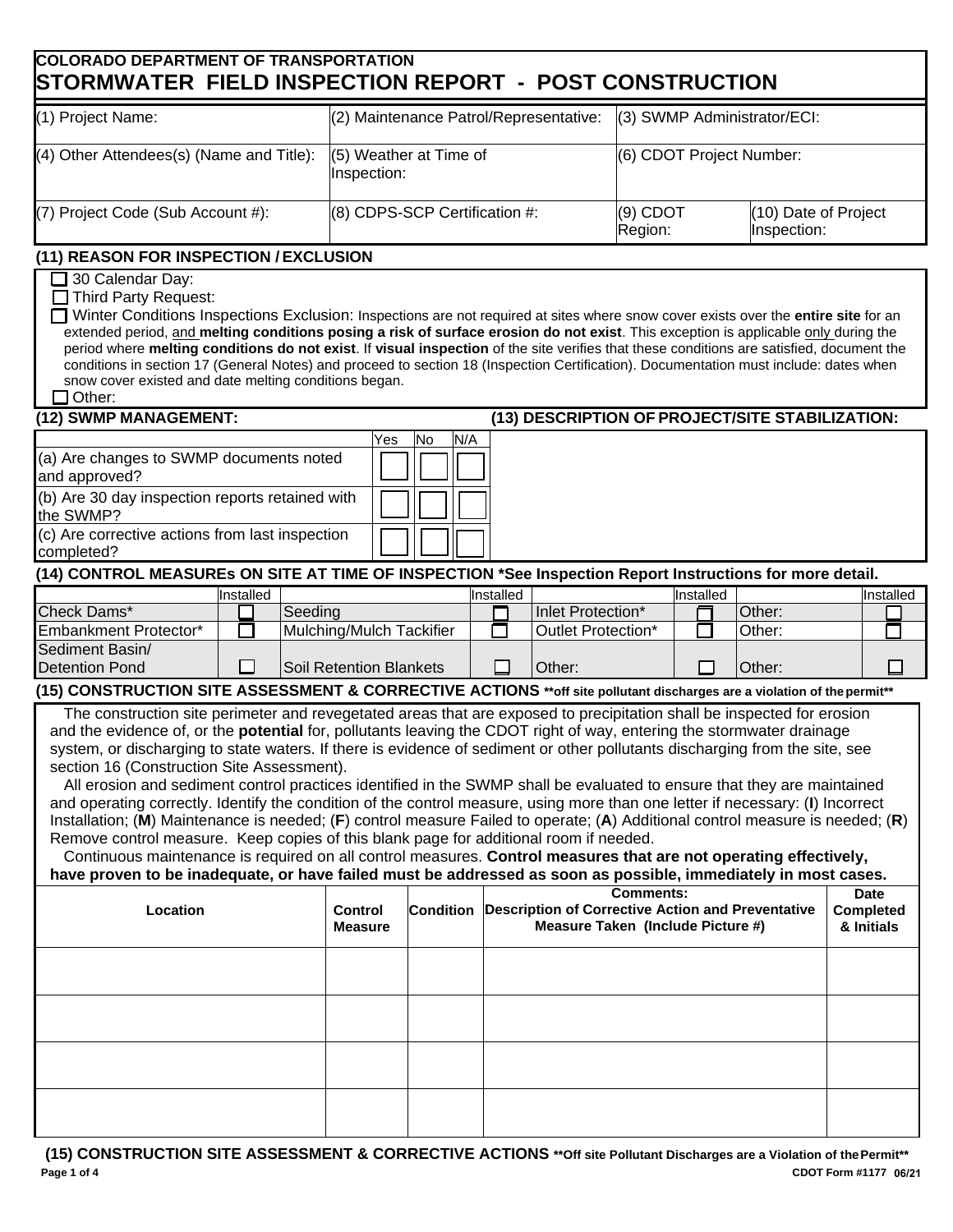| Location                                                                                                                                                                                                                                                                                                                                                                                 | <b>Control</b><br><b>Measure</b> | <b>Condition</b> | <b>Comments:</b><br>Description of Corrective Action and Preventative<br>Measure Taken (Include Picture #)                                                                                     | <b>Date</b><br><b>Completed &amp;</b><br><b>Initials</b> |  |  |  |
|------------------------------------------------------------------------------------------------------------------------------------------------------------------------------------------------------------------------------------------------------------------------------------------------------------------------------------------------------------------------------------------|----------------------------------|------------------|------------------------------------------------------------------------------------------------------------------------------------------------------------------------------------------------|----------------------------------------------------------|--|--|--|
|                                                                                                                                                                                                                                                                                                                                                                                          |                                  |                  |                                                                                                                                                                                                |                                                          |  |  |  |
|                                                                                                                                                                                                                                                                                                                                                                                          |                                  |                  |                                                                                                                                                                                                |                                                          |  |  |  |
|                                                                                                                                                                                                                                                                                                                                                                                          |                                  |                  |                                                                                                                                                                                                |                                                          |  |  |  |
|                                                                                                                                                                                                                                                                                                                                                                                          |                                  |                  |                                                                                                                                                                                                |                                                          |  |  |  |
|                                                                                                                                                                                                                                                                                                                                                                                          |                                  |                  |                                                                                                                                                                                                |                                                          |  |  |  |
|                                                                                                                                                                                                                                                                                                                                                                                          |                                  |                  |                                                                                                                                                                                                |                                                          |  |  |  |
|                                                                                                                                                                                                                                                                                                                                                                                          |                                  |                  |                                                                                                                                                                                                |                                                          |  |  |  |
|                                                                                                                                                                                                                                                                                                                                                                                          |                                  |                  |                                                                                                                                                                                                |                                                          |  |  |  |
|                                                                                                                                                                                                                                                                                                                                                                                          |                                  |                  |                                                                                                                                                                                                |                                                          |  |  |  |
|                                                                                                                                                                                                                                                                                                                                                                                          |                                  |                  |                                                                                                                                                                                                |                                                          |  |  |  |
|                                                                                                                                                                                                                                                                                                                                                                                          |                                  |                  |                                                                                                                                                                                                |                                                          |  |  |  |
| (a) Is there evidence of discharge of sediment or other pollutants from the site?                                                                                                                                                                                                                                                                                                        |                                  |                  | (16) CONSTRUCTION SITE ASSESSMENT ** off site pollutant discharges are a violation of the permit**<br>$\Box$ Yes<br>$\n  INO\n$                                                                |                                                          |  |  |  |
| or section 17 (General Notes).<br>(b) Has sediment or other pollutants discharging from the site reached State waters?<br>* If yes, see subsection 208.03(c) and Part I.L. of the permit for reporting<br>requirements.<br>(c) Is the amount of vegetation 70% of pre-existing vegetative cover?<br>* If yes, notify the appropriate Region Environmental contact.<br>(17) GENERAL NOTES |                                  |                  | * If yes, explain the discharge and the corrective actions in section 15 (Construction Site Assessment & Corrective Actions)<br>$\blacksquare$ No<br>$\Box$ Yes<br>$\blacksquare$ No<br>- IYes |                                                          |  |  |  |
| (18) INSPECTION CERTIFICATION                                                                                                                                                                                                                                                                                                                                                            |                                  |                  |                                                                                                                                                                                                |                                                          |  |  |  |
| I certify that this inspection was done in accordance with specification 208.03.                                                                                                                                                                                                                                                                                                         |                                  |                  |                                                                                                                                                                                                |                                                          |  |  |  |
| <b>CDOT Maintenance/SWMP Administrator</b>                                                                                                                                                                                                                                                                                                                                               |                                  |                  |                                                                                                                                                                                                | Date:                                                    |  |  |  |
| <b>Print Name:</b>                                                                                                                                                                                                                                                                                                                                                                       |                                  |                  | Signature Required:                                                                                                                                                                            |                                                          |  |  |  |
| (19) COMPLIANCE CERTIFICATION                                                                                                                                                                                                                                                                                                                                                            |                                  |                  | I verify that, to the best of my knowledge and belief, all corrective action and maintenance items identified during the inspection are                                                        |                                                          |  |  |  |
| complete, and the site is currently in compliance with the permit Part I.A.3.f<br><b>CDOT Maintenance/SWMP Administrator</b>                                                                                                                                                                                                                                                             |                                  |                  |                                                                                                                                                                                                |                                                          |  |  |  |
| Date:<br>Print Name:<br>Signature Required:                                                                                                                                                                                                                                                                                                                                              |                                  |                  |                                                                                                                                                                                                |                                                          |  |  |  |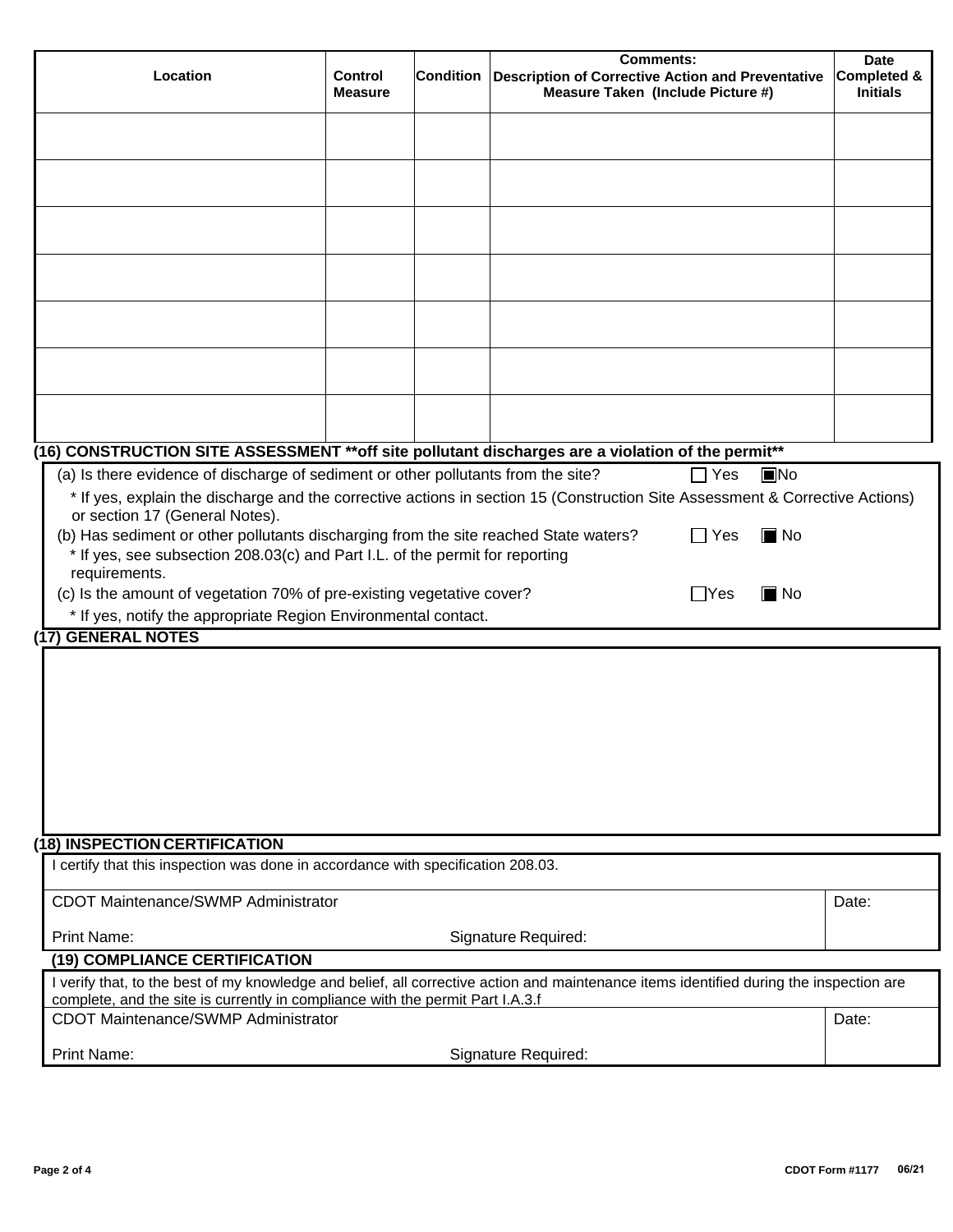## **Stormwater Management Field Inspection Report Instructions**

**State waters** are defined to be any and all surface and subsurface waters which are contained in or flow through the state, including, streams, rivers, lakes, drainage ditches, storm drains, ground water, and wetlands, but not including waters in sewage systems, waters in treatment works or disposal systems, waters in potable water distribution systems, and all water withdrawn for use until use and treatment have been completed. (Per subsection 107.25 and 25-8-103 (19) CRS)

**(3) SWMP Administrator/Erosion Control Inspector (ECI) (both are considered Qualified Stormwater Managers per CDPS-SCP):** indicate the name of the individual(s) responsible for implementing, maintaining, and revising SWMP.

**(8) CDPS-SCP Certification #:** indicate the Colorado Discharge Permit System (CDPS) Stormwater Construction Permit (SCP) (for Stormwater Discharges Associated with Construction Activities) certification number, issued by CDPHE, for the project which the report is being completed. Certification number can be found on the first page of the SCP.

**(11) Reason(s) for Inspection or Exclusion:** indicate the purpose for the inspection or exclusion. These inspections are required to comply with the CDOT Specifications and the CDPS-SCP.

 $\square$  30 Calendar Day. For sites where construction activities are completed. The permittee shall make a thorough inspection of the Stormwater management system every thirty days; post-storm event inspections are not required.

 $\Box$  Third Party Request. Indicate the name of the third party requesting the inspection and, if known, the reason the request was made. Winter Conditions Inspections Exclusions. See Page 1 for definition. An inspection does not need to be completed, but use this form to document the conditions that meet the Exclusion.

 $\Box$  Other. Specify any other reason(s) that resulted in the inspection.

**(12) SWMP Management:** review the SWMP records and documents and use a √ to answer the question. To comply with CDOT Standard Specifications and the CDPS-SCP, all of the items identified must be adhered to. If No is checked, document the reason and indicate the necessary corrective action in section 15 (Construction Site Assessment & Corrective Actions). If NA is checked, indicate why in the space provided or indicate in section 17 (General Notes).

**(a)** Are changes to the SWMP noted and approved on the plans? Indicate all changes that have been made to any portion of the SWMP documents during inspections. Changes shall be dated and signed at the time of occurrence. Amendments may include items listed in subsection 208.03(c).

**(b)** Are 30 day inspection reports retained with the SWMP? The SWMP Administrator shall keep a record of inspections. Inspection reports must identify any incidents of non-compliance with the terms and conditions of CDOT specifications or the CDPS-SCP. Inspection records must be retained for three years from expiration or inactivation of permit coverage.

**(c)** Are corrective actions from the last inspection completed? Is a description of the corrective action(s), the date(s) the corrective action(s) was taken, and measure(s) taken to prevent future violations (including changes to the SWMP, as necessary) are documented?

**(13) Description of Project Activities:** provide a short description of the original construction project and how the site was stabilized. **(14) Control measures on site at time of inspection:** indicate the control measures that are installed on-site at the time of inspection. Indicate by placing a  $\checkmark$  in the Installed column. All control measure details (e.g., Standard Plan M-208-1) shall be included with the SWMP documents.

- Check Dams (e.g., rock check, erosion logs, erosion bales, silt berms, etc.)

- Embankment Protector (e.g., slope drains, open-chute drains, etc.)
- Inlet Protection (e.g., erosion logs, erosion bales, sand bags, gravel bags, etc.)
- Outlet Protection (e.g., riprap, erosion log around top of headwall, etc.)
- Other: Provide a description of a control measure implemented on site that is not listed above.

**(15) Construction Site Assessment & Corrective Actions:** inspect the construction site and indicate where control measure feature(s), identified in section 14 (control measures On Site at Time of Inspection), require corrective action. Erosion and sediment control practices identified in the SWMP shall be evaluated to ensure that they are operating correctly.

- Location. Site location (e.g., project station number, mile marker, intersection quadrant, etc.)

- . Indicate the type of control measure at this location that requires corrective action (e.g., silt fence, erosion logs, soil retention blankets, etc.). - Condition. Identify the condition of the control measure, using more than one letter (identified in section 15) if necessary.

- Description of Corrective Action and Preventative Measure Taken. Provide the proposed corrective action needed to bring the area or control measure into compliance. Once corrective actions are completed, state the measures taken to prevent future violations and ensure that the control measures are operating correctly, including the requisite changes made to the SWMP. If pictures were taken, indicate the photo number (if in digital format).

- Date Completed & Initials. Date and initial when the corrective action was completed and the preventative measure statement finished. If confirmation that the item was completed is sent via email, print out and attach it to this inspection form.

**(16) Construction Site Assessment:** was there any off site discharge of sediment at this site since the last inspection?

**(a)** Is there evidence of discharge of sediment or other pollutants from the site? **Off-site pollutant discharges are a violation of the permit.** The construction site perimeter, all areas exposed to precipitation, and discharge locations shall be inspected for evidence of, or the **potential** for, pollutants leaving the construction site boundaries, entering the stormwater drainage system, or discharging to state waters.

**(b)** Has sediment or other pollutants discharging from the site reached state waters? **Off-site pollutant discharges are a violation of the permit**. If off site discharge has occurred, explain the discharge and the corrective actions in section 15 (Construction Site Assessment & Corrective Actions) or section 17 (General Notes).

**(c)** Is the amount of vegetation 70% of pre-existing cover? Has uniform vegetative cover been established with a density of at least 70 percent of pre-disturbance levels? If yes, the permit may be inactivated, notify the Region Environmental contact for verification.

**(17) General Notes:** indicate any additional notes that add detail to the inspection, this may include positive practices noted on the project. **(18) Inspection Certification:** in accordance with specification 208.03

**(19) Compliance Certification:** in accordance with Part I, A.3.f of the CDPS-SCP, compliance shall be certified through signature.